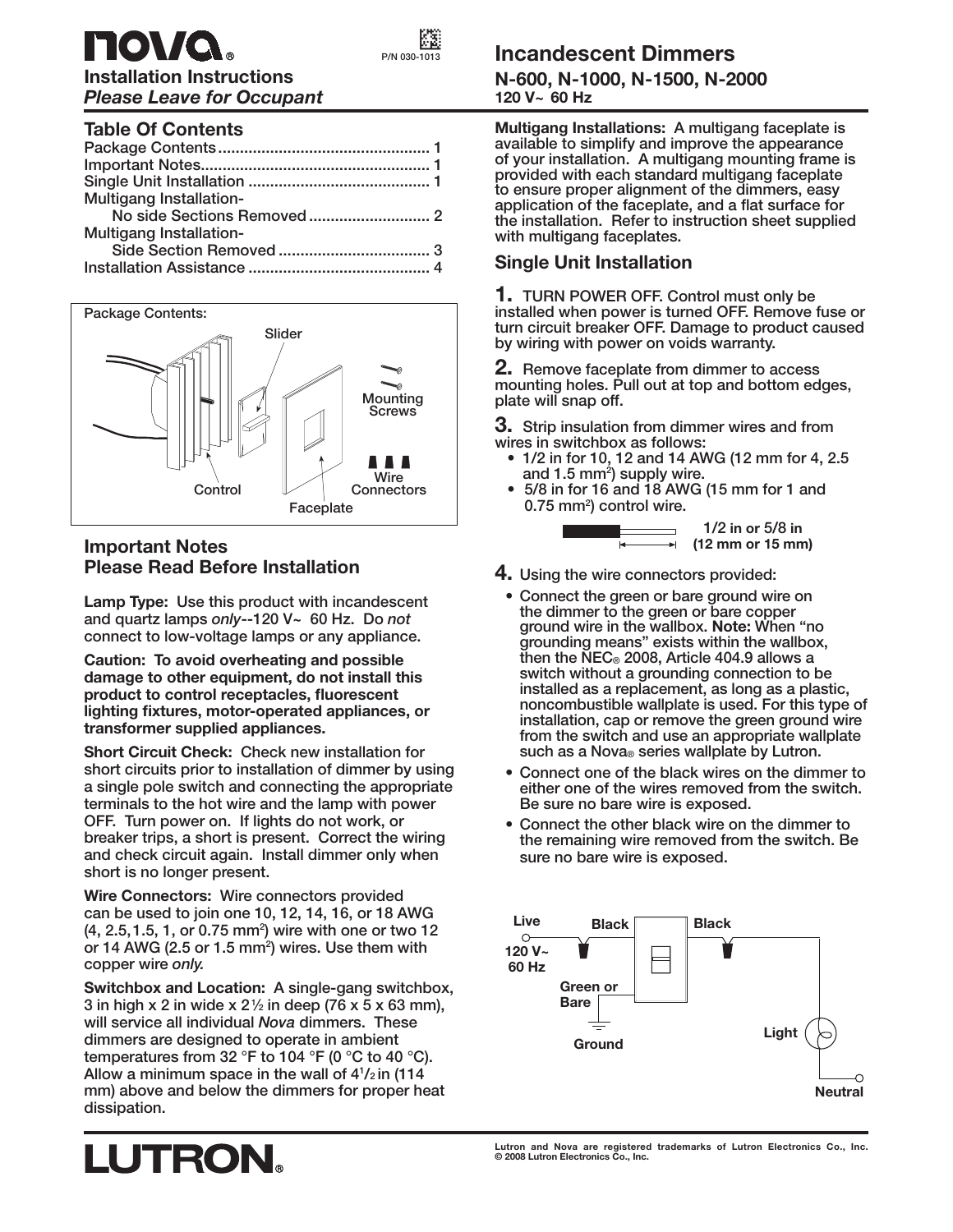- **5. Push wires into switchbox, allowing room for dimmer backbox to be inserted.**
- **6. Mount dimmer to switchbox using the 2 provided screws in the center mounting holes (offset mounting holes are for multigang installation). Unit** *must* **be mounted vertically.**



**7. Snap faceplate on dimmer.**



**Press plate Until Tabs Snap In**

**8. Turn power ON. Push slider up to increase light and down to decrease light. Full "down" position will turn light off.**

#### **Multigang Installation-No Side Sections Removed (No Derating Required)**

**In multigang installations, several dimmers or controls are grouped horizontally in one ganging switchbox or in a series of connected switchboxes. Multigang faceplates are available to simplify and improve the appearance of this installation. A multigang mounting frame is provided with standard multigang faceplates which ensures proper alignment of dimmers, easy**  application of the faceplate, and a flat surface for the **installation. Refer to instruction sheet (supplied with multigang faceplate) when using these components. Installation of dimmers without removing side sections allows operation at full capacity (no**  derating). Follow instructions below. For retrofit installations side sections can be removed to fit **existing switchboxes. This requires derating and is described in "Multigang Installation - Side Sections Removed" on page 3.**

**1. Determine the number of switchboxes necessary by using the Switchbox Requirement Chart (Table A). When ganging any combination of small dimmers (N-600, N-1000) and large dimmers (N-1500, N-2000), keep all small dimmerstogether at one end of the gang and all large dimmers together at the other end of the gang.**

#### **Table A. Switchbox Requirement Chart No Side Sections Removed**

| <b>Number of Small Controls</b> |   |   |                                |        |    |          |    |          |  |
|---------------------------------|---|---|--------------------------------|--------|----|----------|----|----------|--|
|                                 |   |   |                                | 2      |    |          | 5  | 6        |  |
|                                 |   |   | Number of Switchboxes Required |        |    |          |    |          |  |
|                                 |   |   |                                | $1+1*$ | 4  | $4 + 1*$ |    | $7 + 1*$ |  |
| <b>Number</b>                   |   |   | 3                              | 5      | 6  | 8        | 9  | 11       |  |
| of Large                        | 2 |   | 6                              |        | 9  | 10       | 12 | 13       |  |
| Controls                        | 3 | 6 | 8                              | 10     | 11 | 13       | 14 | 16       |  |
|                                 |   | 9 | 11                             | 12     | 14 | 15       | 17 | 18       |  |
| *See item #2                    |   |   |                                |        |    |          |    |          |  |

 **\*See item #2**

**2. When ganging an even number of small controls use gangable switchboxes with tapped ears. Do not use plaster rings or gangbox covers. One switchbox in addition to the total number of controls is required in order to provide space for faceplates (e.g. 4 dimmers require 5 switchboxes). Place additional switchboxes 3/4 in (19 mm) apart from other switchbox(es) to provide space for faceplate(s).**

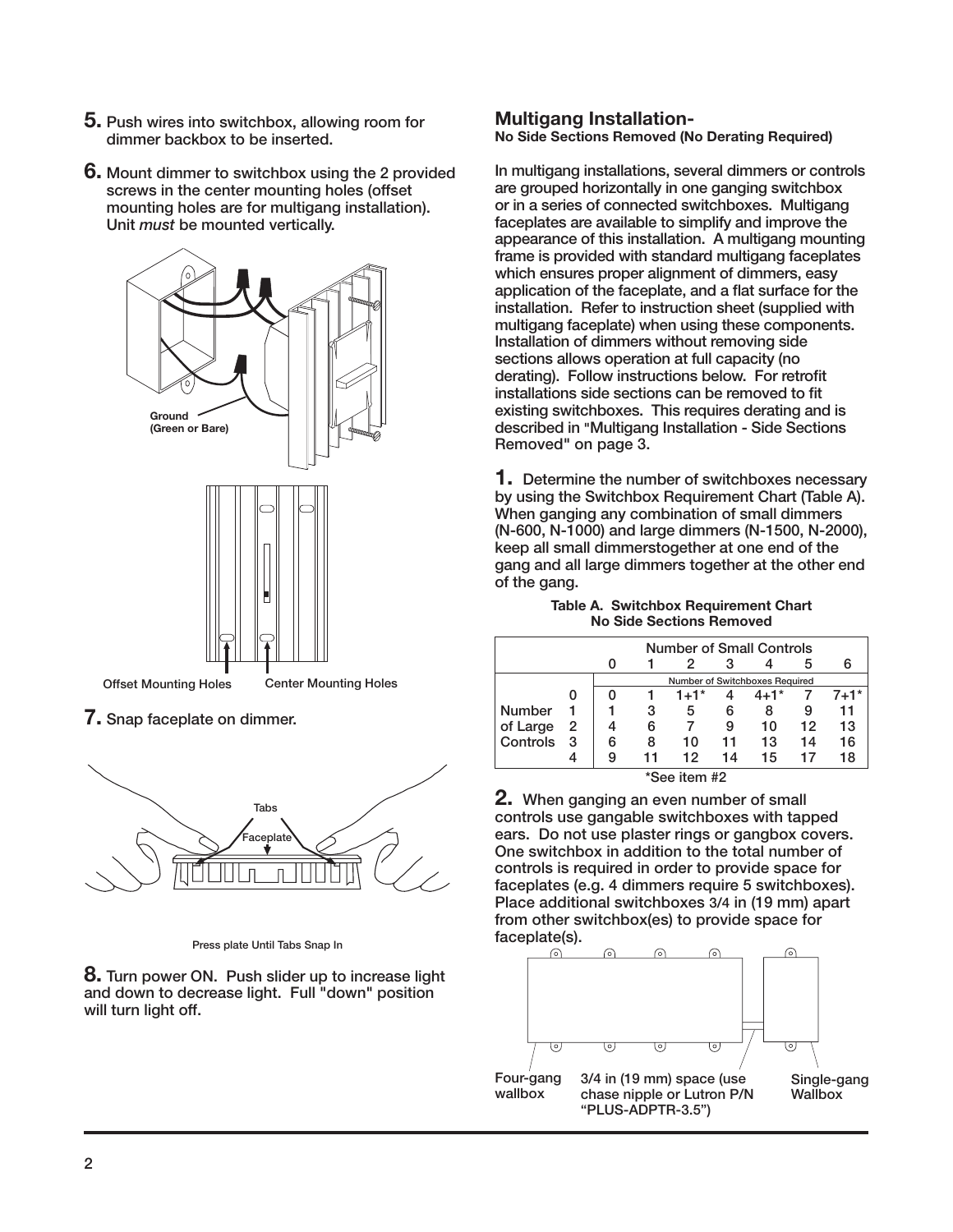**3. Turn power OFF. Wire each dimmer according to steps 3 and 4 in "Single Unit Installation".**

**4. Install controls in switchbox(es). Use center**  mounting holes for first unit, then use offset mounting **holes as required for proper alignment. Allow 1/32 in (.79 mm) between controls for ease in attaching faceplates.**



**5. Just snap on multigang faceplate (or multiple single faceplates) and adjust up or down for snug**  fit. Multigang faceplates (with mounting frames and **instructions) are available in a variety of colors and sizes to simplify and beautify your installation.**

|--|

#### **Multigang Installation-- Side Sections Removed (Derating Required)**

**In multigang installations several dimmers or controls are grouped horizontally in one ganging switchbox or in a series of connected switchboxes. Multigang faceplates are available to simplify and improve the appearance of this installation. A multigang mounting frame is provided with standard multigang faceplates which ensures proper alignment of dimmers, easy**  application of the faceplate, and a flat surface for the **installation. Refer to instruction sheet (supplied with multigang faceplate) when using these components.**

**1. Derating is necessary when side sections are removed. Use Derating Chart (Table B) to determine maximum wattage of lamps safely dimmed when side sections are removed. Match the dimmer model number and the number of side sections removed to determine the maximum load that can be controlled.**

| Table B. Derating Chart - Maximum Wattage |  |  |  |  |  |
|-------------------------------------------|--|--|--|--|--|
|-------------------------------------------|--|--|--|--|--|

|              | Control     | No Sides | 1 Side  | 2 Sides        |
|--------------|-------------|----------|---------|----------------|
| <b>Model</b> | <b>Size</b> | Removed  | Removed | <b>Removed</b> |
| $N-600$      | S           | 600 W    | 600 W   | 500 W          |
| $N-1000$     | s           | 1000 W   | 900 W   | 700 W          |
| N-1500       |             | 1500 W   | 1250 W  | 1000 W         |
| $N-2000$     |             | 2000 W   | 1800 W  | 1500 W         |

**2. Determine the number of switchboxes necessary by using the Switchbox Requirement Chart (Table C). When ganging any combination of small dimmers (N-600, N-1000) and large dimmers (N-1500, N-2000), place all small dimmers together at one end of the gang and all large dimmers at the other end of the gang.**

| Table C. Switchbox Requirement Chart |  |
|--------------------------------------|--|
| <b>Side Sections Removed</b>         |  |

|               | <b>Number of Small Controls</b> |   |   |                                |    |    |    |    |
|---------------|---------------------------------|---|---|--------------------------------|----|----|----|----|
|               |                                 |   |   |                                |    |    |    |    |
|               |                                 |   |   | Number of Switchboxes Required |    |    |    |    |
|               |                                 |   |   |                                | з  |    |    |    |
| <b>Number</b> |                                 |   | з |                                | 5  | 6  |    |    |
| of Large      | 2                               | З | 5 | 6                              |    | 8  |    | 10 |
| Controls      | 3                               | 5 |   |                                |    | 10 | 11 | 12 |
|               |                                 |   |   | 10                             | 11 | 12 | 13 | 14 |

**3. Remove only inner side sections. Using pliers, bend side sections as far as you can and then back to their original positions. Repeat several times until side sections break off.**



**Side section break-off points**

**Note:** *Do not remove outer side sections of the two dimmers which are on the ends of the gang.*

**4. Turn power OFF. Wire each dimmer according to steps 3 and 4 in "Single Unit Installation". Grounds need to be common.**

**5. Install controls in switchbox(es). Use center mounting holes. (With large controls, you can use offset mounting holes as required for proper alignment). Allow 1/32 in (.79 mm) between controls for ease in attaching faceplates.**

**6. Just snap on a multigang faceplate or multiple single faceplates (see "Faceplate Cutting" on next**  page) and adjust up or down for snug fit. Multigang **faceplates (with mounting frames and instructions) are available in a variety of colors and sizes to simplify and beautify your installation.**